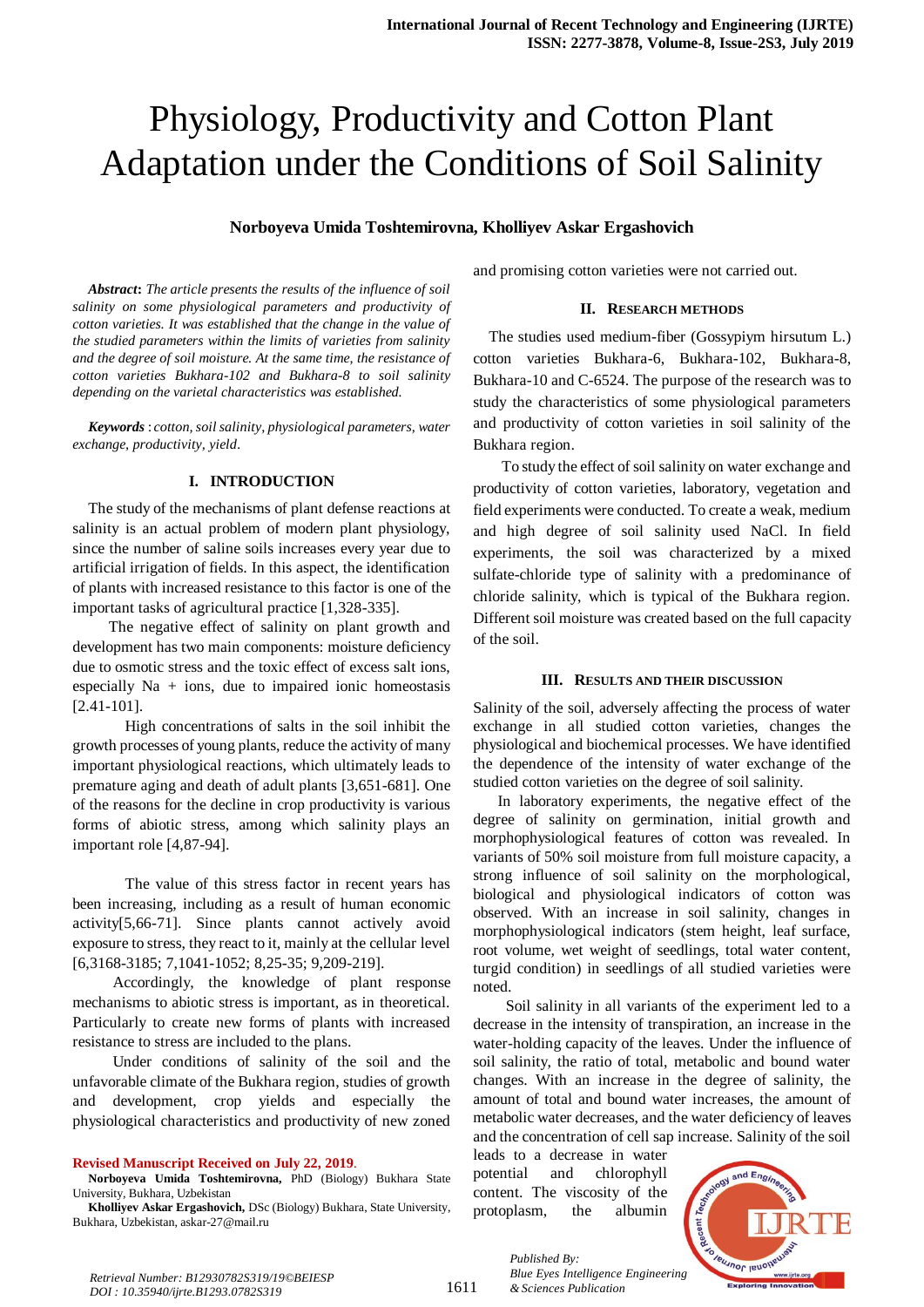content increases in all variants of experience in all varieties of cotton under the action of soil salinity. The intensity of photosynthesis decreases to varying degrees under the conditions of salinity in all studied cotton varieties.

 The growth rate of cotton varieties directly depends on the salt content in the soil, i.e. the degree of salinity. A noticeable effect on growth processes was observed with strong salinity and under conditions of soil drought. The growth of the experimental plants was 13-25% lower than the control. In variants with optimal soil moisture, growth processes were more active. With an increase in salt concentration in both variants of moistening, the growth of plants of all varieties slowed down. The degree of soil salinity has a different effect on plant growth in different varieties.

 With an increase in the degree of salinity, a decrease in leaf area was observed in all varieties. Such a decrease was stronger in variants with soil drought. The leaf area of all varieties increased from the budding stage to fruiting. The minimum leaf area was observed in the experimental variants with strong salinity.

 The net productivity of photosynthesis of the studied cotton varieties in field experiments was dependent on the degree of salinity and soil moisture. An increase in the degree of salinity led to a decrease in photosynthetic productivity in all cotton varieties. Such a decrease was greater in variants with soil drought.

 An increase in the degree of soil salinity, as a result, leads to a decrease in the mass of raw cotton in boxes. The average weight of cotton in boxes in the variants with strong salinity was less (4.2 g). In the variants with salinity and water deficiency was even less (3.3 g). Salinity of the soil also negatively affects the quality of the crop: the fiber length and the weight of 1000 cotton seeds are reduced. A sharp deterioration in the quality of the crop was observed with a joint effect of soil salinity and drought compared with the variants of optimal moisture. With increasing soil salinity, cotton productivity also decreases. The combined effect of soil salinity and drought leads to a 1.5-fold decrease in yield.

 In field experiments, the effect of soil salinity and the degree of water availability on the productivity of cotton varieties was also studied. The productivity of cotton varieties differed depending on the degree of salinity and water availability. In all experimental variants with soil moisture of 70%, yield was reduced from 3 to 30 percent compared to the control. Such a decrease was greater in the variants with strong salinity of the soil. In variants with soil moisture of 50%, a sharp decrease in yield was observed. It ranged from 6 to 46% compared with the control in different varieties.

 Under the conditions of soil salinity, a decrease in the biological and economic yield of all varieties was observed.

 The differences in the yield of the studied varieties depending on soil salinity are associated with the biological characteristics of these varieties of cotton. The reduction in the quantity and quality of the harvest in salt-resistant varieties Bukhara-102 and Bukhara-8 compared with other varieties was less.

 As a result of the experiments, the dependence of the productivity of cotton varieties on the degree of salinity was noted. Salinity of the soil has a noticeable effect on the morphophysiological characteristics of the studied cotton

varieties. The growth of plants in all varieties is reduced under conditions of salinity, the leaf surface decreases. The net productivity of photosynthesis was significantly less in terms of salinity compared with the control. As a result, salinity had a strong impact on the crop and its quality. The combined effect of soil salinity and drought, changing the water balance of the studied cotton varieties, has led to a decrease in crop size and its quality.

 The dependence of the productivity and rate of water exchange in all studied cotton varieties on the degree of salinity and soil moisture was found. The inverse dependence of growth, leaf area, net photosynthesis productivity, yield and its quality on the degree of soil salinity is shown. Such a sharp decrease was observed at 30% soil moisture content of full water capacity (PV).

 The greater the ability of a species or variety to be modified in accordance with its environment, the wider its reaction rate and the greater its adaptability. This property is distinguished by resistant varieties of crops. As a rule, slight and short-term changes in environmental factors do not lead to significant disturbances in the physiological functions of plants. This is due to their ability to maintain the relative dynamic equilibrium of the internal environment and the stability of basic physiological functions in a changing external environment. At the same time, sharp and prolonged exposure leads to the disruption of many functions of the plant, and often to its death.

## **IV. CONCLUSION**

The adaptation reactions of the studied cotton varieties (Bukhara-6, Bukhara-102, Bukhara-8, Bukhara-10 and C-6524) to soil salinity of various degrees depended on the biological characteristics of these varieties. The degree of resistance of varieties depended on water metabolism and a number of physiological processes. With the combined effect of soil salinity and drought, there was a decrease in varying degrees of the adaptive potential of the studied varieties, which was reflected in a decrease in the amount of raw cotton and a decrease in its quality.

 Under the conditions of soil salinity in all experiments, a comparatively high and high-quality crop was obtained with the Bukhara-102 and Bukhara-8 varieties. With soil salinity, especially its combined action with drought, a sharp decrease in yield and quality in C-6524 varieties was revealed.

 When cultivating the studied cotton varieties in areas with varying degrees of salinity, it is necessary to observe timely and high-quality regional agro technical measures.

## **REFERENCES**

*Published By:*

*& Sciences Publication* 

*Blue Eyes Intelligence Engineering* 

maize enotypes. -In : Environmental

- [1] Кошкин Е.И. Физиология устойчивости сельскохозяйственных культур.-М.: Дрофа, 2010. -С. 328-335.
- [2] Dajic Z. Salt Stress // Physiology and Molecular Biology of Stress Tolerance in Plants / Eds Madhava Rao K.V., Raghavendra A.S., Janardhan Reddy K. Dor¬drecht: Springer-Verlag, 2006. -P.41-101.
- Munns R., Tester M. Mechanisms of salinity tolerance // Ann. Rev. Plant Biology, 2008. V.59, №1. -P.651-681.
- [4] Azevedo Neto A. D. Effect of salt stress on antioxidative enzymes and lipid peroxidation in leaves and roots of salt- tolerant and salt- sensitive



*Retrieval Number: B12930782S319/19©BEIESP DOI : 10.35940/ijrte.B1293.0782S319*